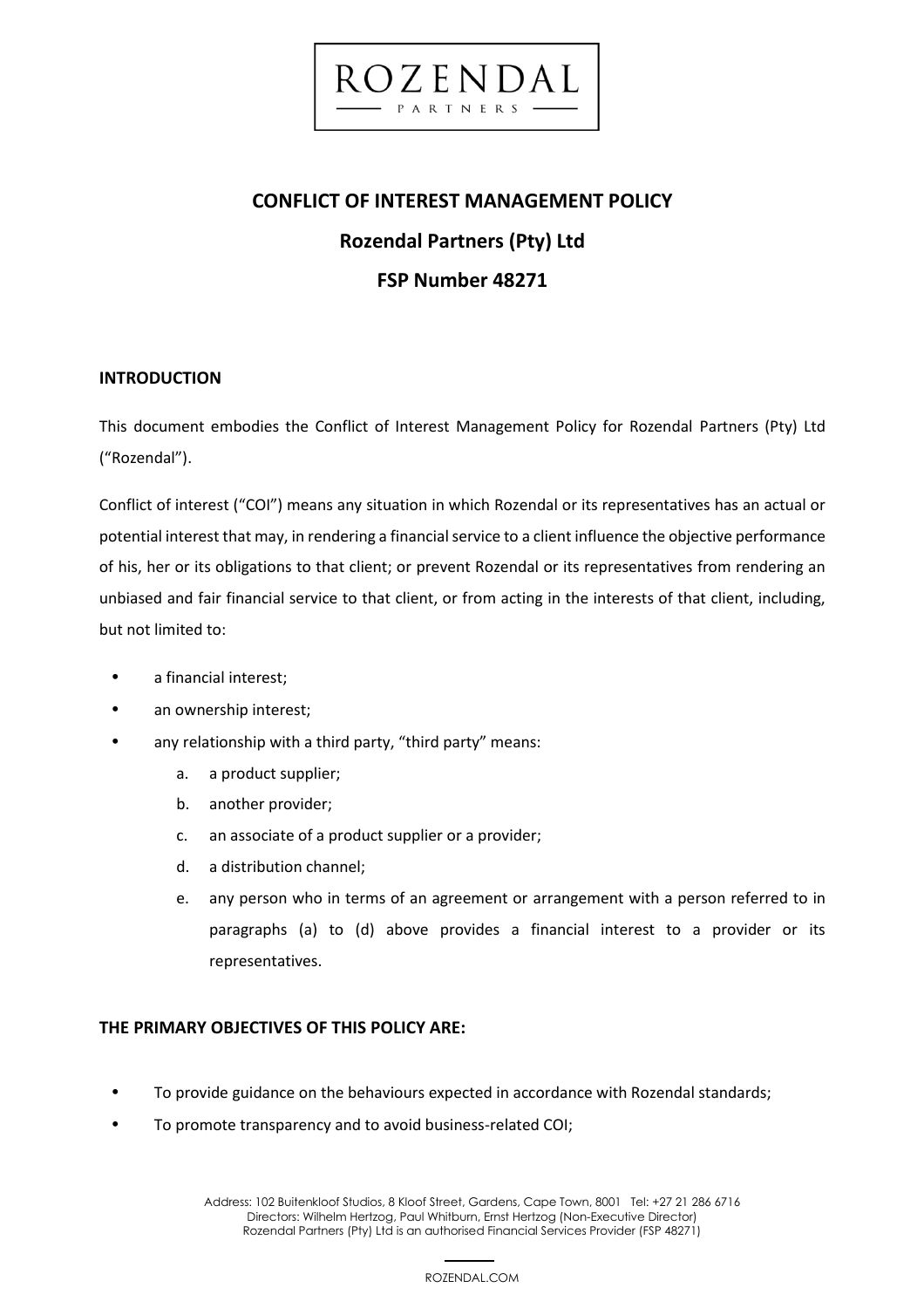- To ensure fairness in the interests of employees and Rozendal;
- To document the process for the disclosure, approval and review of activities that may amount to actual, potential or perceived COI;

 $CZENDA$ PARTNERS

• To provide a mechanism for the objective review of personal outside interests.

Rozendal is committed to ensuring that all business is conducted in accordance with good business practice. To this end Rozendal conducts business in an ethical and equitable manner and in a way that safeguards the interests of all stakeholders to minimize and manage all real or potential conflict of interest (COI). Rozendal and its representative must therefore avoid (or mitigate where avoidance is not possible) any COI between Rozendal and a client or its representative and a client.

### **FINANCIAL INTEREST**

Rozendal or its representatives may only receive or offer financial interest from or to a third party as determined by the Commissioner of Financial Services Providers from time to time, and as set out in Annexure A hereto.

"Financial interest" means any cash, cash equivalent, voucher, gift, service, advantage, benefit, discount, domestic and foreign travel, hospitality, accommodation, sponsorship, other incentive or valuable consideration, other than –

- an ownership interest;
- training, that is not exclusively available to a selected group of providers or representatives on products and legal matters relating to those products; general financial and industry information; specialized technological systems of a third party necessary for the rendering of a financial service; but excluding travel and accommodation associated with that training.

Rozendal may not offer any financial interest to its representatives for giving preference to the quantity of business secured for the provider to the exclusion of the quality of the service rendered to clients; OR giving preference to a specific product supplier, where a representative may recommend more than one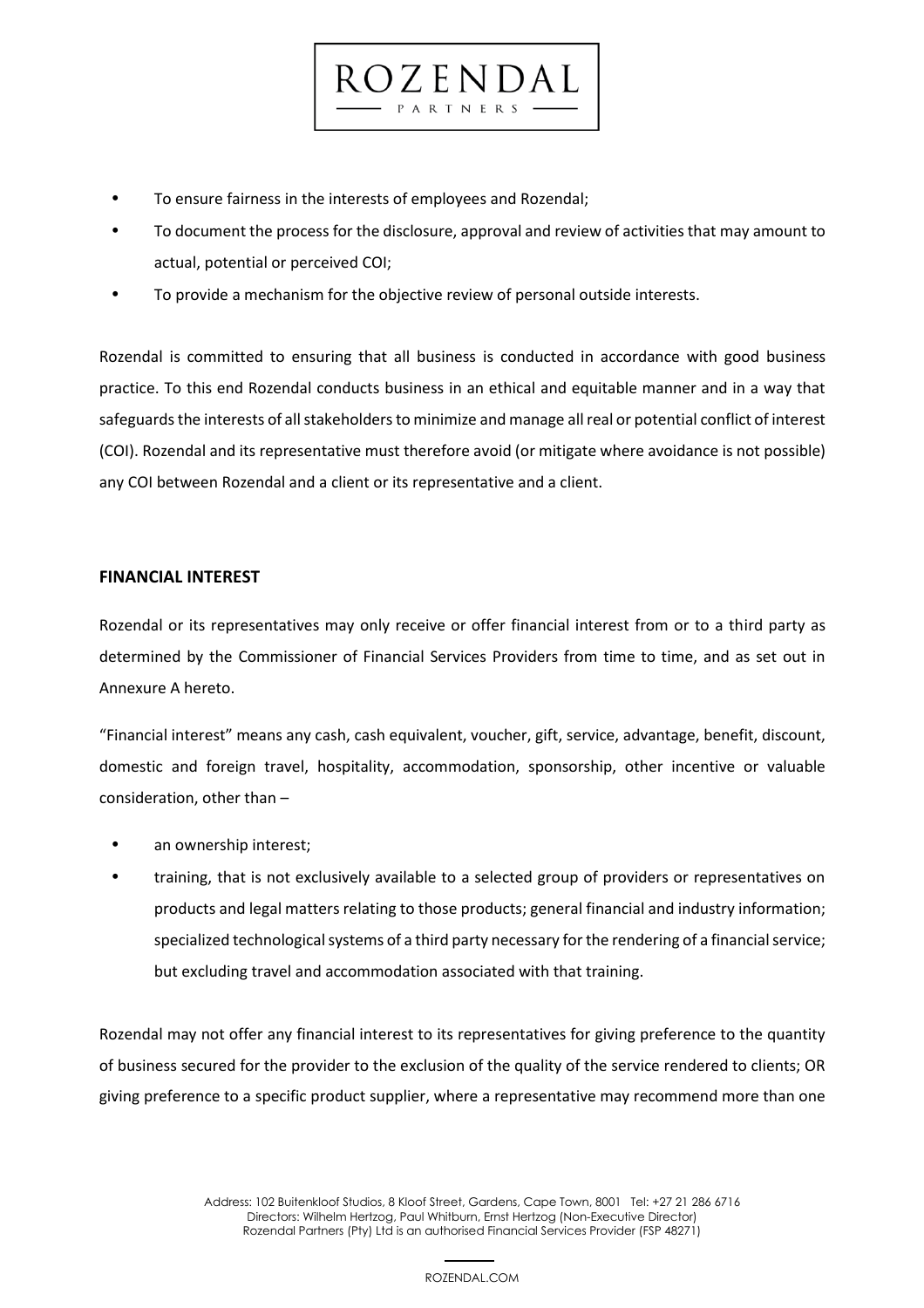product supplier to a client; OR giving preference to a specific product of a product supplier, where a representative may recommend more than one product supplier to a client.

ROZENDAL PARTNERS

### **MECHANISMS FOR IDENTIFYING COI**

All representatives, key individuals and directors must complete a disclosure declaration. Steps will be taken against individuals who refuse to sign the disclosure declaration or who neglect to disclose any conflict of interest. (See Annexure B for an example of declaration).

### **RESOLVING COI**

The first and most important line of defense against COI or commitment must be by the key individuals and representatives themselves. The matter of COI will be considered by the board and immediate steps will be taken to eliminate the COI.

### **POTENTIAL COI THAT COULD AFFECT ROZENDAL**

The following are potential COI that could affect Rozendal:

- Directorships or other employment;
- Interests in business enterprises or professional practices;
- Share ownership;
- Beneficial interests in trusts;
- Personal Account Trading;
- Professional associations or relationships with other organizations;
- Personal associations with other groups or organizations, or family relationships;
- Front running;
- Rebates;
- Kickbacks; and
- Commission.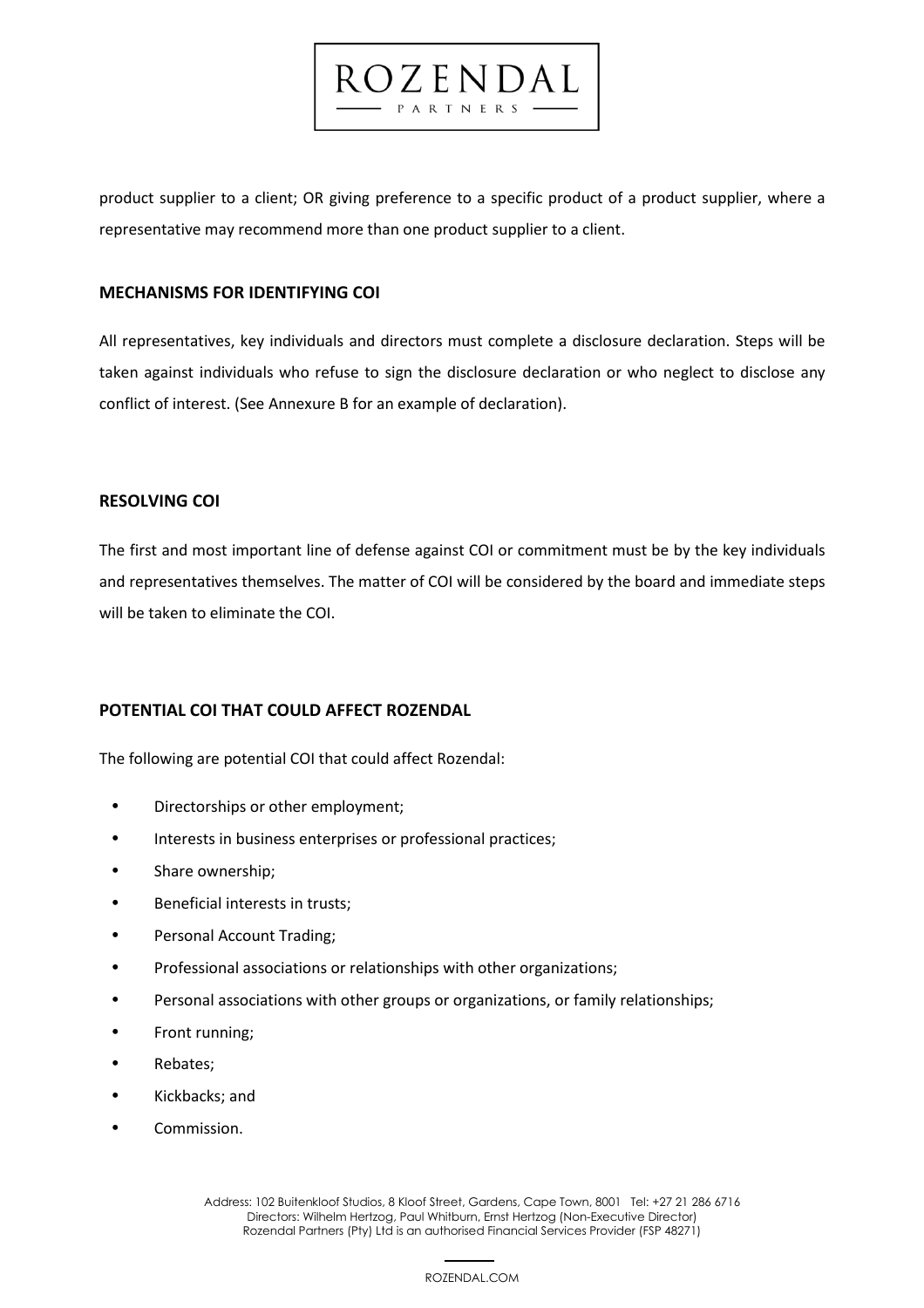## **MEASURES TO AVOID COI:**

All employees of Rozendal will receive training on COI to ensure they will be able to identify and disclose any COI when it arises.

0 Z E N D A PARTNERS

### **DISCLOSURE OF COI:**

At the earliest reasonable opportunity, Rozendal and its representative must, in writing, disclose to a client any COI in respect of that client including –

- Measures taken to avoid or mitigate the conflict;
- Any ownership interest or financial interest that the provider or representative may be or become eligible for;
- The nature of the relationship or arrangements with a third party that gives rise to a COI in sufficient detail to enable the client to understand the exact nature of the COI.

At the earliest reasonable opportunity, Rozendal and its representative must, in writing, inform a client of the Conflict of Interest Management Policy and how it may be accessed.

Notification of an actual or potential COI should be made to a person with responsibility for the issue or area, such as the relevant management team, supervisor, head of the department or key individual.

In accordance with an employee's obligation to act in the best interest of his or her employer, it is not permissible for employees to engage in conduct that would amount to a COI with Rozendal.

Staff that fail to disclose a potential or actual COI in accordance with this policy may be liable to disciplinary procedures as governed by relevant industrial awards or agreements.

 4 Address: 102 Buitenkloof Studios, 8 Kloof Street, Gardens, Cape Town, 8001 Tel: +27 21 286 6716 Directors: Wilhelm Hertzog, Paul Whitburn, Ernst Hertzog (Non-Executive Director) Rozendal Partners (Pty) Ltd is an authorised Financial Services Provider (FSP 48271)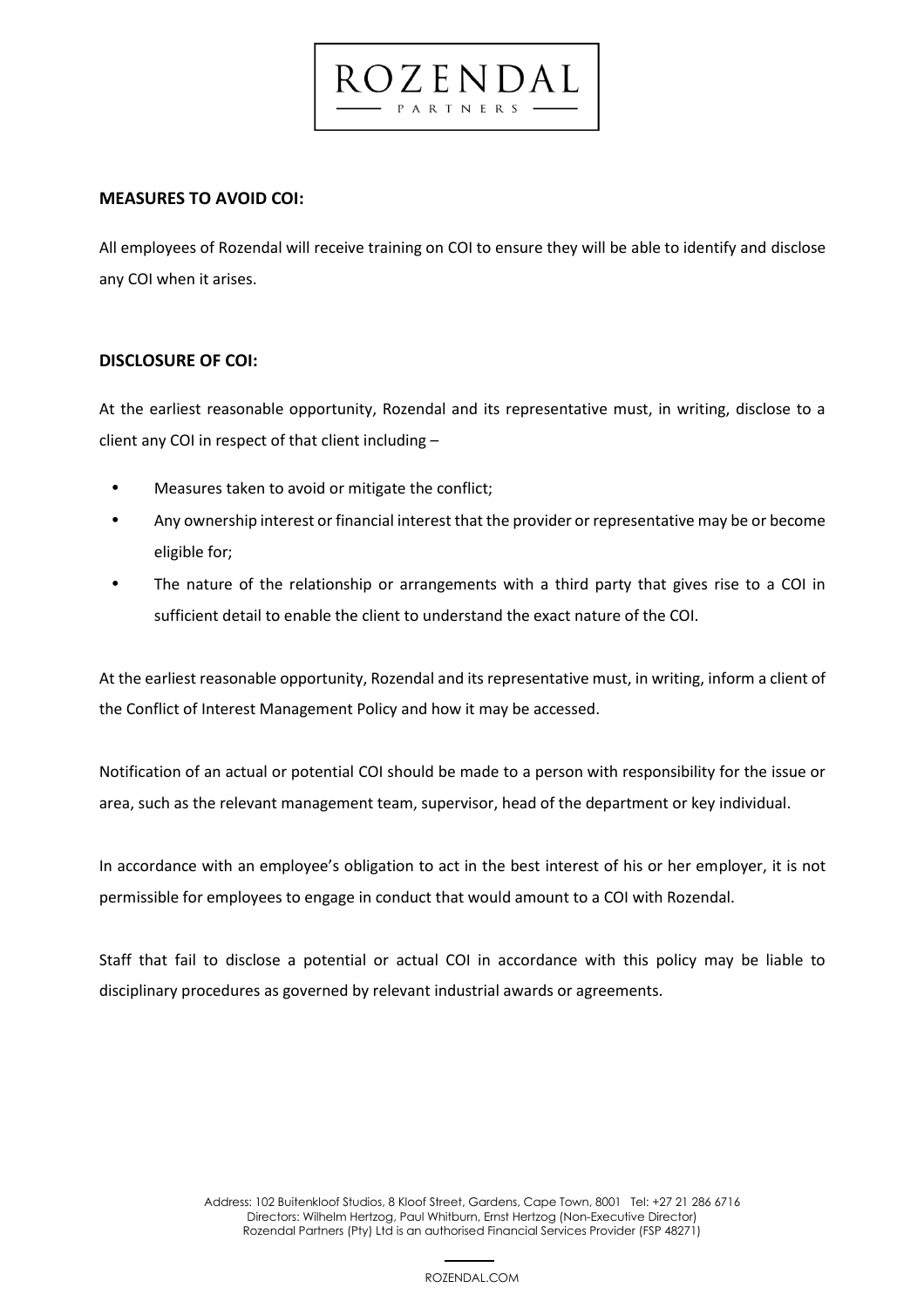## **PROCESSES, PROCEDURES & INTERNAL CONTROLS TO FACILITATE COMPLIANCE WITH THE POLICY**

ROZENDAL PARTNERS

Every staff member must have a copy of the Conflicts of interest Management Policy.

If a potential COI arises, the transaction must first be discussed with management before entering into the transaction.

## **CONSEQUENCES OF NON-COMPLIANCE WITH THE POLICY BY THE PROVIDER'S EMPLOYEES AND REPRESENTATIVES**

Non-compliance with this policy and the procedures described in it may be considered to be misconduct and employees may be subject to disciplinary action that may lead to dismissal.

### **LIST OF ALL ROZENDAL ASSOCIATES**

None.

## **NAMES OF ANY THIRD PARTIES IN WHICH THE PROVIDER HOLDS AN OWNERSHIP INTEREST**

None.

### **NAMES OF ANY THIRD PARTIES THAT HOLDS AN OWNERSHIP IN THE PROVIDER**

- 10,01% Rozendal Partners \*\*
- 16,67% Black Boots (Pty) Ltd
- 16,67% Pinstripe Pants (Pty) Ltd
- 16,67% Short Skirt (Pty) Ltd
- 21,00% Badger Capital (Pty) Ltd
- 4,14% Aster Nommer 1 (Pty) Ltd
- 4,14% Aster Nommer 2 (Pty) Ltd
- 4,14% Aster Nommer 3 (Pty) Ltd
- 6,55% Kalander Kapitaal (Pty) Ltd

\*\* Share buy-back from a former employee is in progress

 5 Address: 102 Buitenkloof Studios, 8 Kloof Street, Gardens, Cape Town, 8001 Tel: +27 21 286 6716 Directors: Wilhelm Hertzog, Paul Whitburn, Ernst Hertzog (Non-Executive Director) Rozendal Partners (Pty) Ltd is an authorised Financial Services Provider (FSP 48271)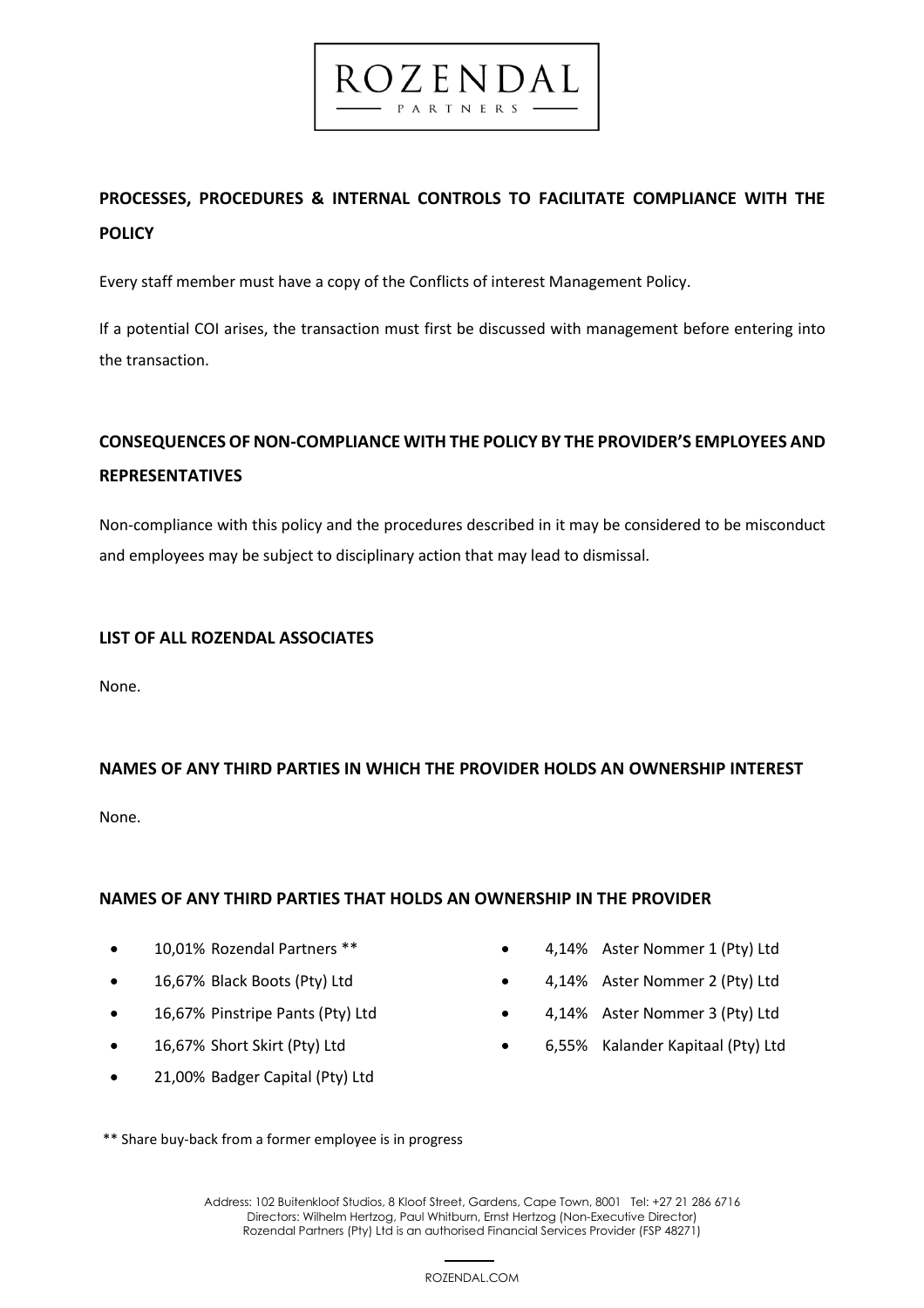### **ANNEXURE A - FINANCIAL INTEREST**

The Commissioner of Financial Services Providers issued Board Notice 58 of 2010 (BN 58) under section 15 of the Financial Advisory and Intermediary Services Act, 2002 (FAIS). BN 58 amends the General Code of Conduct for Authorised Financial Services Providers and Representatives under FAIS and determines that a financial services provider or its representatives may only receive or offer financial interest from or to a third party as follows:

ROZENDAL PARTNERS

- a. Commission authorised under the Long-term Insurance Act or Short-term Insurance Act;
- b. Commission authorised under the Medical Schemes Act;
- c. Fees authorised under the Long-term Insurance Act, the Short-term Insurance Act or the Medical Schemes Act, if those fees are reasonably commensurate to a service being rendered;
- d. Fees for the rendering of a financial service in respect of which commission or fees referred to in subparagraph (a), (b) or (c) is not paid, if those fees –
	- are specifically agreed to by a client in writing; and
	- may be stopped at the discretion of that client.
- e. fees or remuneration for the rendering of a service to a third party, which fees or remuneration are reasonably commensurate to the service being rendered;
- f. subject to any other law, an immaterial financial interest \*; and
- g. a financial interest, not referred to under sub-paragraph (a) to (g), for which a consideration, fair value or remuneration that is reasonably commensurate to the value of the financial interest, is paid by that provider or representative at the time of receipt thereof.

### Note

"immaterial financial interest" means any financial interest with a determinable monetary value, the aggregate of which does not exceed R1 000 in any calendar year from the same third party in that calendar year received by:

- a. a provider who is a sole proprietor; or
- b. a representative for that representative's direct benefit;
- c. a provider, who for its benefit or that of some or all its representatives, aggregates the immaterial financial interest paid to its representatives.

 2 Address: 102 Buitenkloof Studios, 8 Kloof Street, Gardens, Cape Town, 8001 Tel: +27 21 286 6716 Directors: Wilhelm Hertzog, Paul Whitburn, Ernst Hertzog (Non-Executive Director) Rozendal Partners (Pty) Ltd is an authorised Financial Services Provider (FSP 48271)